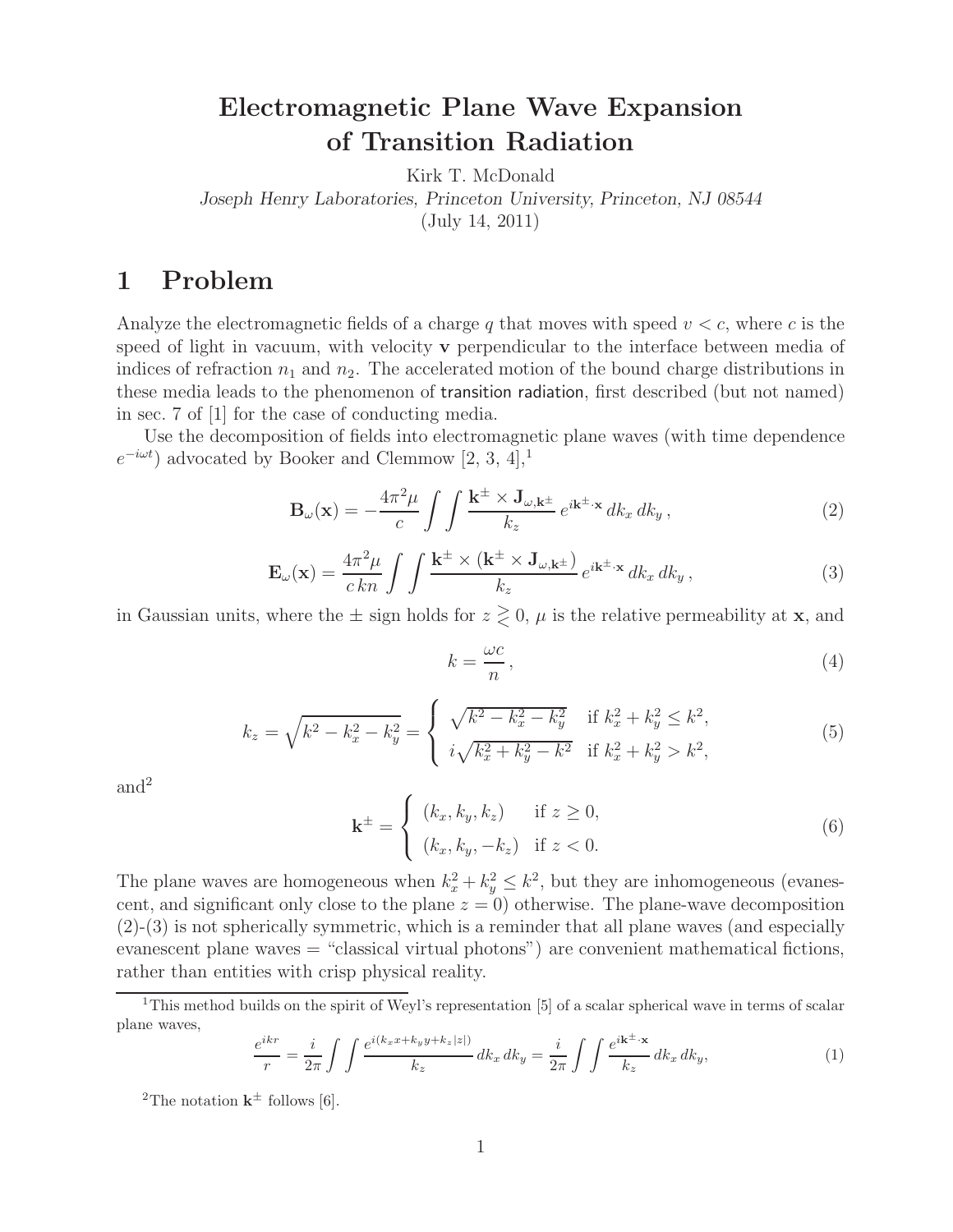## **2 Solution**

We take the charge q to move along the x-axis and the interface between the two media to be the plane  $x = 0$ , with index n' for  $x < 0$  and n for  $x > 0$ . For simplicity, we suppose that  $\mu = 1$  in both media.

The solution parallels that of sec. 2.7 of [4], taking into account the different indices of refraction in the two half spaces. The extra complexity here is that the Fourier transform  $\mathbf{J}_{\omega,\mathbf{k}}$  of the current density  $\mathbf{J}(\mathbf{x})$  involves plane waves for which the wave vector  $\mathbf{k}(x > 0)$  is different from  $\mathbf{k}'(x < 0)$ . Recall that continuity of a plane wave  $e^{i\mathbf{x} \cdot \mathbf{x}}$  at the interface  $x = 0$ requires that

$$
k'_y = k_y, \qquad k'_z = k_z,\tag{7}
$$

and recalling eq. (4),

$$
k'_x = \sqrt{k'^2 - k'_y{}^2 - k'_z{}^2} = \sqrt{k'_x{}^2 + k'^2 - k^2} = \sqrt{k_x^2 + (n'^2 - n^2)\omega^2/c^2}.
$$
 (8)

The current density **J** can be written as

$$
\mathbf{J} = qv \,\delta(x - vt) \,\delta(y) \,\delta(z) \,\hat{\mathbf{x}}.\tag{9}
$$

Then, its temporal Fourier transform is,

$$
\mathbf{J}_{\omega} = \frac{q \hat{\mathbf{x}}}{2\pi} \delta(y) \delta(z) \int \delta(x - vt) e^{i\omega t} v dt = \frac{q e^{i\omega x/v} \hat{\mathbf{x}}}{2\pi} \delta(y) \delta(z).
$$
 (10)

We will deduce the fields only in the region  $x > 0$ , where the plane waves have wave vector **k**. Here, the spatial Fourier transform of  $J_{\omega}$  can be written as

$$
\mathbf{J}_{\omega,\mathbf{k}} = \frac{q \hat{\mathbf{x}}}{(2\pi)^4} \int \int \int e^{i\omega x/v} \delta(y) \delta(z) e^{-i\mathbf{k}\cdot\mathbf{x}} d^3 \mathbf{x}
$$
  
= 
$$
\frac{q \hat{\mathbf{x}}}{(2\pi)^4} \left( \int_{-\infty}^0 e^{-i(k_x'-\omega/v)x} dx + \int_0^\infty e^{-i(k_x-\omega/v)x} dx \right).
$$
 (11)

Now,

$$
\int_0^{\infty} e^{-iax} dx = \int_0^{\infty} \cos ax \, dx - i \int_0^{\infty} \sin ax \, dx \qquad (12)
$$
  
= 
$$
\int_0^{\infty} \cos ax \, dx - i \int_{\pi/2a}^{\infty} \sin ax \, dx - i \int_0^{\pi/2a} \sin ax \, dx
$$
  
= 
$$
(1-i) \int_0^{\infty} \cos ax \, dx - \frac{i}{a} = \frac{1-i}{2} \int_{-\infty}^{\infty} \cos ax \, dx - \frac{i}{a} = \pi (1-i) \delta(a) - \frac{i}{a},
$$

noting that  $\delta(a) = \int e^{-iax} dx/2\pi = \int \cos ax \, dx/2\pi$ , and similarly,

$$
\int_{-\infty}^{0} e^{-ibx} dx = \int_{-\infty}^{0} \cos bx \, dx - i \int_{-\infty}^{0} \sin bx \, dx \qquad (13)
$$
  
= 
$$
\int_{-\infty}^{0} \cos bx \, dx - i \int_{-\infty}^{\pi/2b} \sin ax + i \int_{0}^{\pi/2b} \sin ax \, dx
$$
  
= 
$$
(1+i) \int_{-\infty}^{0} \cos bx \, dx + \frac{i}{b} = \frac{1+i}{2} \int_{-\infty}^{\infty} \cos bx \, dx + \frac{i}{b} = \pi (1+i) \delta(b) + \frac{i}{b}.
$$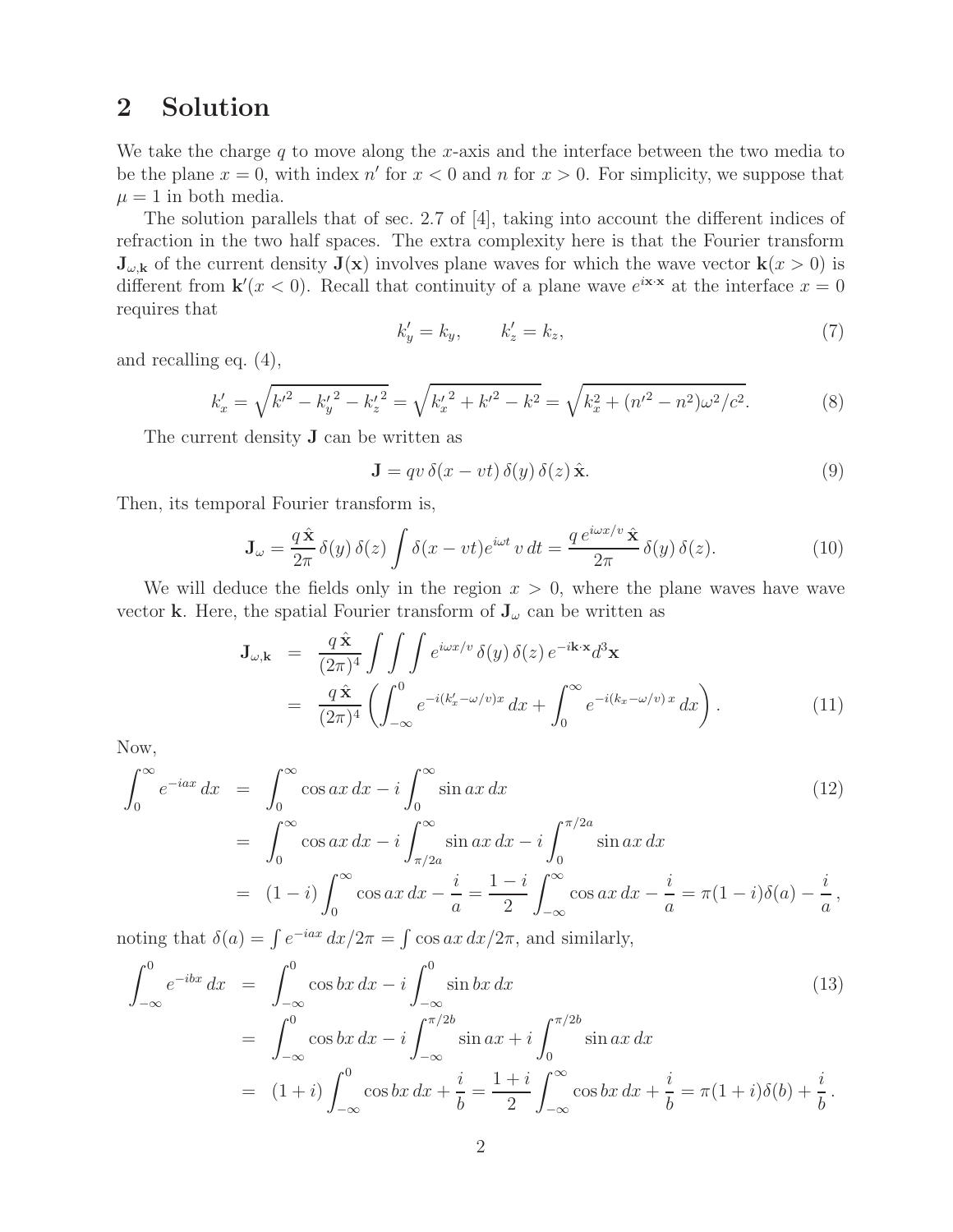Thus,

$$
\mathbf{J}_{\omega,\mathbf{k}} = \frac{q\,\hat{\mathbf{x}}}{(2\pi)^4} \left\{ \pi \left[ (1-i)\delta(k_x - \omega/v) + (1+i)\delta(k_x' - \omega/v) \right] - \frac{i}{k_x - \omega/v} + \frac{i}{k_x' - \omega/v} \right\} (14)
$$

Using this in eq. (3), the temporal Fourier components of the magnetic field for  $x > 0$ are given by

$$
\mathbf{B}_{\omega}(\mathbf{x}) = -\frac{4\pi^2}{c} \int \int J_{\omega,\mathbf{k}} \frac{\mathbf{k}^{\pm} \times \hat{\mathbf{x}}}{k_z} e^{i\mathbf{k}^{\pm} \cdot \mathbf{x}} dk_x dk_y
$$
  
\n
$$
= -\frac{(1-i)q}{4\pi c} \int \int \delta(k_x - \omega/v) \frac{\pm k_z \hat{\mathbf{y}} - k_y \hat{\mathbf{z}}}{k_z} e^{i(k_x x + k_y y \pm k_z z)} dk_x dk_y
$$
  
\n
$$
- \frac{(1+i)q}{4\pi c} \int \int \delta(k_x' - \omega/v) \frac{\pm k_z \hat{\mathbf{y}} - k_y \hat{\mathbf{z}}}{k_z} e^{i(k_x x + k_y y \pm k_z z)} dk_x dk_y
$$
(15)  
\n
$$
+ \frac{iq}{4\pi^2 c} \int \int \left(\frac{1}{k_x - \omega/v} - \frac{1}{k_x' - \omega/v}\right) \frac{\pm k_z \hat{\mathbf{y}} - k_y \hat{\mathbf{z}}}{k_z} e^{i(k_x x + k_y y \pm k_z z)} dk_x dk_y
$$

The term in eq. (15) proportional to  $1-i$  is of the form of eq. (49) of [4], and correspond to the nonradiative field of the moving charge when  $v < c/n$  and to its Cerenkov radiation when  $v > c/n$ . Similarly, the term in eq. (15) proportional to  $1 + i$  corresponds to the nonradiative field of the image charge<sup>3</sup>  $q' = -q(\epsilon - 1)/(\epsilon + 1)$  when  $v < c/n'$  and to the Čerenkov radiation of the charge q when  $v > c/n'$  and the charge was at negative x. The last term in eq. (15) can have real  $k_z = \sqrt{k^2 - k_x^2 - k_y^2} = \sqrt{\omega^2/n^2c^2 - k_x^2 - k_y^2}$  and therefore represents an additional form of radiation associated with the moving charge, which exists because of the transition between the different media at negative and positive x.

The field **B** is axially symmetric, and azimuthal, with respect to the axis of motion, which is the x-axis here. The azimuthal field  $B_{\omega,\phi}(\mathbf{x})$  (about the x-axis) at distance  $r_{\perp}$  from the x-axis can be evaluated as  $-B_{\omega,\phi}(x,0,r_{\perp})$  using eq. (15), In particular, the azimuthal magnetic field of the transition radiation is

$$
B_{TR,\omega,\phi} = \frac{iq}{4\pi^2 c} \int \int_{\sqrt{k_x^2 + k_y^2} < \omega/nc} \left( \frac{1}{k_x - \omega/v} - \frac{1}{k_x' - \omega/v} \right) e^{i(k_x x + k_z r_\perp)} dk_x dk_y. \tag{16}
$$

where the region of integration is such that  $k_z$  is real.

### **2.1 Metal-Vacuum Transition**

In the rest of this note we restrict our attention to the case of vacuum for  $x > 0$  and a perfect conductor for  $x < 0$ . This corresponds to  $n = 1$  and  $n' = \infty$ , in which case  $k'_x = \infty$ according to eq. (8).

When the speed of the charge is less than the speed of light  $c/n$  in the surrounding medium,  $k_z$  is purely imaginary according to eq. (5), and all plane waves in the expansion (2) are evanescent. No radiation (to "infinity" [21]) is emitted by a charge moving uniformly

<sup>3</sup>See, for example, [7].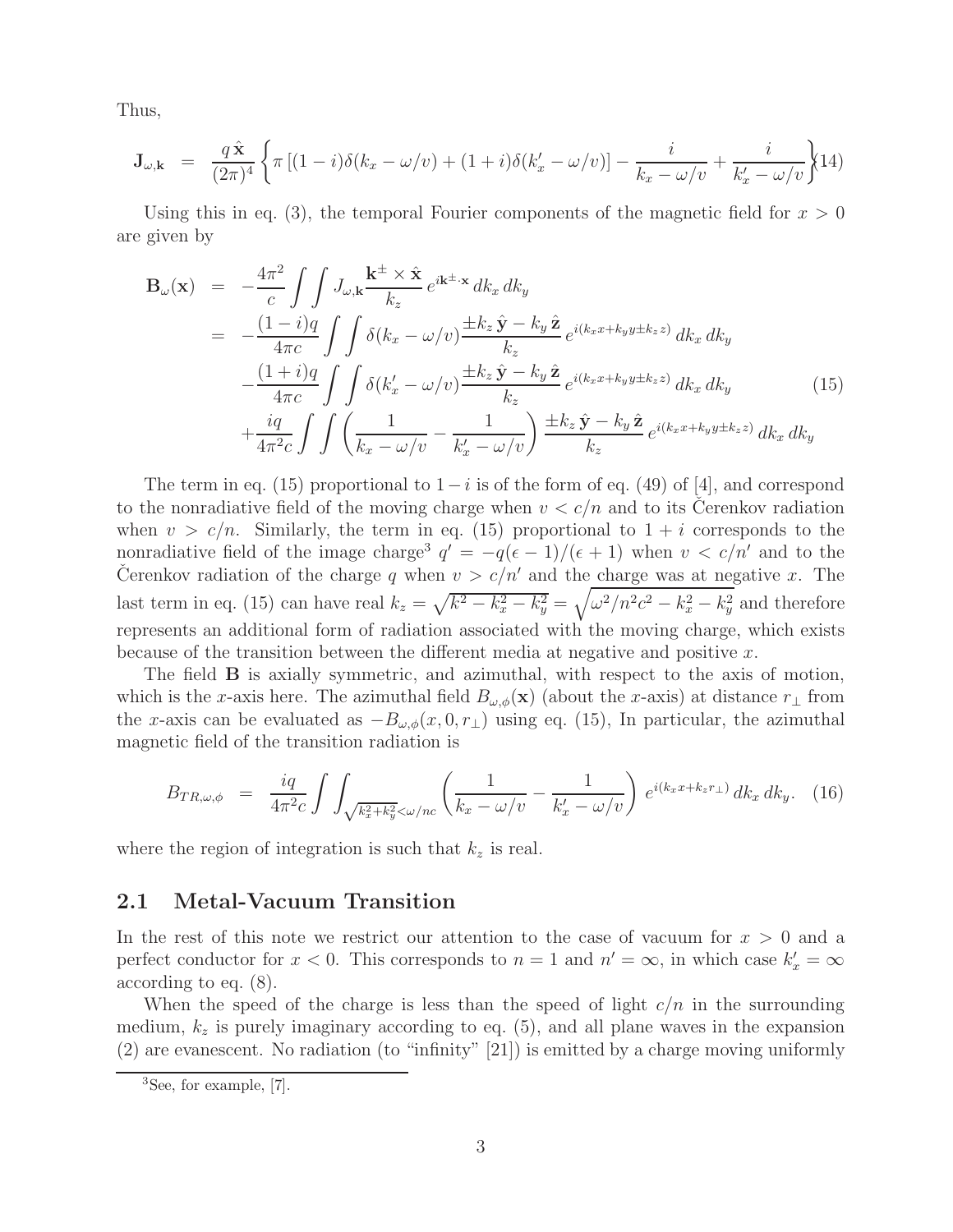at sublight speed. Replacing  $(k_x, k_y)$  by polar coordinates  $(k_\rho, \theta)$ , the magnetic field of the transition radiation is

$$
B_{TR,\omega,\phi} = \frac{iq}{4\pi^2 c} \int_0^{\omega/c} k_{\rho} dk_{\rho} \int_0^{2\pi} d\theta \frac{e^{i(k_{\rho}x\cos\theta + \sqrt{\omega^2/c^2 - k_{\rho}^2}r_{\perp})}}{k_{\rho}\cos\theta - \omega/v}
$$
  

$$
= \frac{iq}{4\pi^2 c} \int_0^{\omega/c} e^{i\sqrt{\omega^2/c^2 - k_{\rho}^2}r_{\perp}} dk_{\rho} \int_0^{2\pi} d\theta \frac{e^{ik_{\rho}x\cos\theta}}{\cos\theta - \omega/vk_{\rho}}
$$
(17)

The field **B** is axially symmetric, and azimuthal, with respect to the axis of motion, which is the x-axis here. The azimuthal field  $B_{\phi}(\mathbf{x}, t)$  (about the x-axis) at distance  $r_{\perp}$  from the x-axis can be evaluated as  $-B_y(x, 0, r_\perp, t)$  using eq. (2),

$$
B_{\phi} = -B_{y}(x, 0, r_{\perp}, t) = -2Re \int_{0}^{\infty} B_{\omega, y}(x, 0, r_{\perp}) e^{-i\omega t} d\omega
$$
  
\n
$$
= \frac{q\mu}{\pi c^{2}} Re \int d l_{y} \int_{0}^{\infty} \omega d\omega e^{i\omega x/v} e^{-(\omega r_{\perp}/c)\sqrt{c^{2}/v^{2}-n^{2}+l_{y}^{2}}} e^{-i\omega t} \text{ where } l_{y} = ck_{y}/\omega
$$
  
\n
$$
= \frac{q\mu}{\pi r_{\perp}^{2}} Re \int \frac{d l_{y}}{[ic(x - vt)/r_{\perp}v - \sqrt{c^{2}/v^{2}-n^{2}+l_{y}^{2}}]^{2}}
$$
  
\n
$$
= \frac{q\mu}{\pi r_{\perp}^{2}} \int \frac{-[c(x - vt)/r_{\perp}v]^{2} + c^{2}/v^{2} - n^{2}+l_{y}^{2}}{\{[c(x - vt)/r_{\perp}v]^{2} + c^{2}/v^{2} - n^{2}+l_{y}^{2}\}} d l_{y}
$$
  
\n
$$
= \frac{q\mu}{\pi r_{\perp}^{2}} 2\pi i \frac{d}{d l_{y}} \frac{-[c(x - vt)/r_{\perp}v]^{2} + c^{2}/v^{2} - n^{2}+l_{y}^{2}}{[l_{y} + i\sqrt{[c(x - vt)/r_{\perp}v]^{2} + c^{2}/v^{2} - n^{2}}]^{2}} \Bigg|_{l_{y} = i\sqrt{[c(x - vt)/r_{\perp}v]^{2} + c^{2}/v^{2} - n^{2}}}
$$
  
\n
$$
= \frac{q\mu v}{c} \frac{(1 - n^{2}v^{2}/c^{2})r_{\perp}}{[(x - vt)^{2} + (1 - n^{2}v^{2}/c^{2})r_{\perp}^{2}]^{3/2}},
$$
\n(18)

where the integral in  $l_y$  was evaluated by completing the contour at  $+\infty$ . This is the usual result for the magnetic field of a charge moving at constant, sublight speed.

For completeness, we also calculate the axially symmetric electric field  $\mathbf{E}(x, 0, r_{\perp}, t)$  in the x-z plane. Comparing eqs.  $(2)$  and eq.  $(3)$ , we infer that

$$
E_z(x,0,r_{\perp},t) = -\frac{c}{\epsilon \mu v} B_y(x,0,r_{\perp},t) = \frac{q}{\epsilon} \frac{(1 - n^2 v^2/c^2) r_{\perp}}{[(x - vt)^2 + (1 - n^2 v^2/c^2) r_{\perp}^2]^{3/2}}.
$$
(19)

The y-component of Faraday's law tells us that

$$
\frac{\partial E_x(x,0,r_\perp,t)}{\partial r_\perp} = \frac{\partial E_z(x,0,r_\perp,t)}{\partial x} - \frac{1}{c} \frac{\partial B_y(x,0,r_\perp,t)}{\partial t} = -\frac{3q}{\epsilon} \frac{(1 - n^2 v^2/c^2)^2 (x - vt)r_\perp}{[(x - vt)^2 + (1 - n^2 v^2/c^2)r_\perp^2]^{3/2}},\tag{20}
$$

which integrates to

$$
E_x(x, 0, r_{\perp}, t) = \frac{q}{\epsilon} \frac{(1 - n^2 v^2/c^2)(x - vt)}{\left[ (x - vt)^2 + (1 - n^2 v^2/c^2) r_{\perp}^2 \right]^{3/2}}.
$$
\n(21)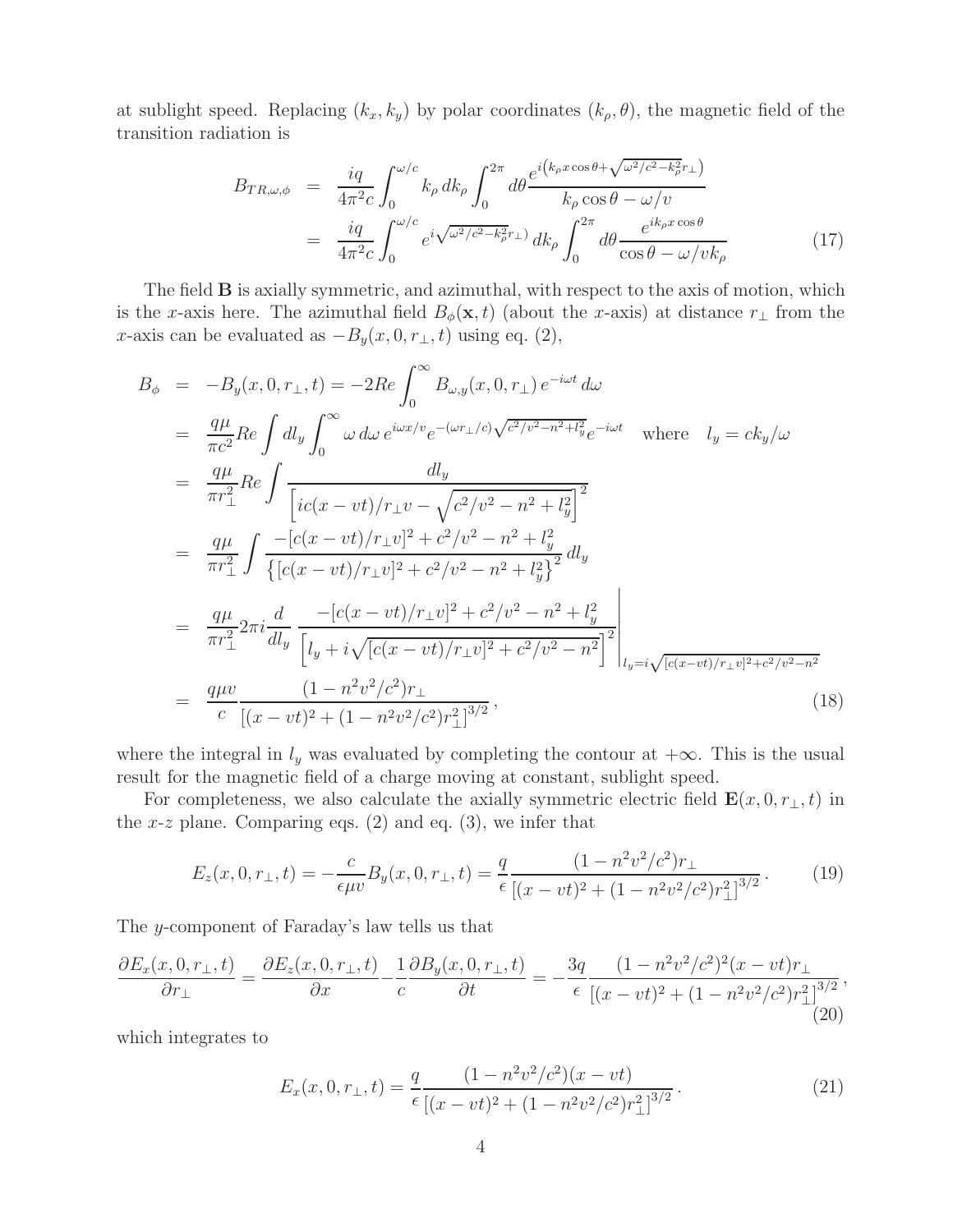Thus, the electric field is radial with respect to the position of the charge,  $(x - vt, 0, 0)$ , and is related to the magnetic field by

$$
\mathbf{E} = \frac{n\mathbf{v}}{c} \times \mathbf{B}.\tag{22}
$$

#### **2.1.1** Čerenkov Radiation:  $c/n < v < c$

When a charge q moves with speed v greater than that of light,  $c/n$ , in a medium (but with  $v < c$ , of course), the plane-wave expansion (2) contains both homogeneous and inhomogeneous waves, and radiation is therefore emitted. This is sometimes considered to be paradoxical in that the charge is not obviously accelerating. However, the radiation exists only when the charge moves through a medium with index of refraction greater than 1, in which case the charges in the medium are accelerated by the passing charge  $q$ , and we can say that is the medium, rather than the charge itself, which emits the radiation. Of course, the radiated energy must come from the charge itself, so there must be a (small) back reaction of the medium on the passing charge, which decelerates the latter.

The temporal expansion of the magnetic field is, from eq. (2),

$$
\mathbf{B}_{\omega}(\mathbf{x}) = -\frac{q\mu e^{i\omega x/v}}{2\pi c} \int \frac{\pm k_z \hat{\mathbf{y}} - k_y \hat{\mathbf{z}}}{k_z} e^{i(k_y y \pm k_z z)} dk_y,
$$
(23)

where

$$
k_x = \frac{\omega}{v} = \frac{ck}{nv}
$$
 and  $k_z = \sqrt{k^2(1 - c^2/n^2v^2) - k_y^2}$ . (24)

For plane waves in the x-y plane,  $k_z = 0$  and  $k_y = k\sqrt{1 - c^2/n^2v^2} = k_x(nv/c)\sqrt{1 - c^2/n^2v^2} =$  $k_x\sqrt{n^2v^2/c^2-1}$ , which is real, so these waves are homogeneous, and carry energy away from the charge q. Similarly, for plane waves in the x-z plane,  $k_y = 0$  and  $k_z = k_x \sqrt{n^2 v^2/c^2 - 1}$ . The wave vector **k** for the homogeneous waves (radiation field) does not have a continuous angular distribution, but always makes angle  $\theta_C$  to the y-z plane, where

$$
\tan \theta_C = \frac{k_x}{k_y(k_z = 0)} = \frac{k_x}{k_z(k_y = 0)} = \frac{1}{\sqrt{n^2 v^2/c^2 - 1}},
$$
\n(25)

so that

$$
\cos \theta_C = \frac{1}{\sqrt{1 + \tan^2 \theta_C}} = \frac{c}{nv}.
$$
\n(26)

The angle  $\theta_C$  is the famous Cerenkov angle.



Since  $\mathbf{k}^{\pm} \cdot \mathbf{E}_{\omega, \mathbf{k}^{\pm}} = 0$ , the electric field points only in a single direction, namely at the Cerenkov angle  $\theta_C$  to the negative x-axis (and the magnetic field circles about the x-axis). *This field configuration was first depicted by Heaviside [18].*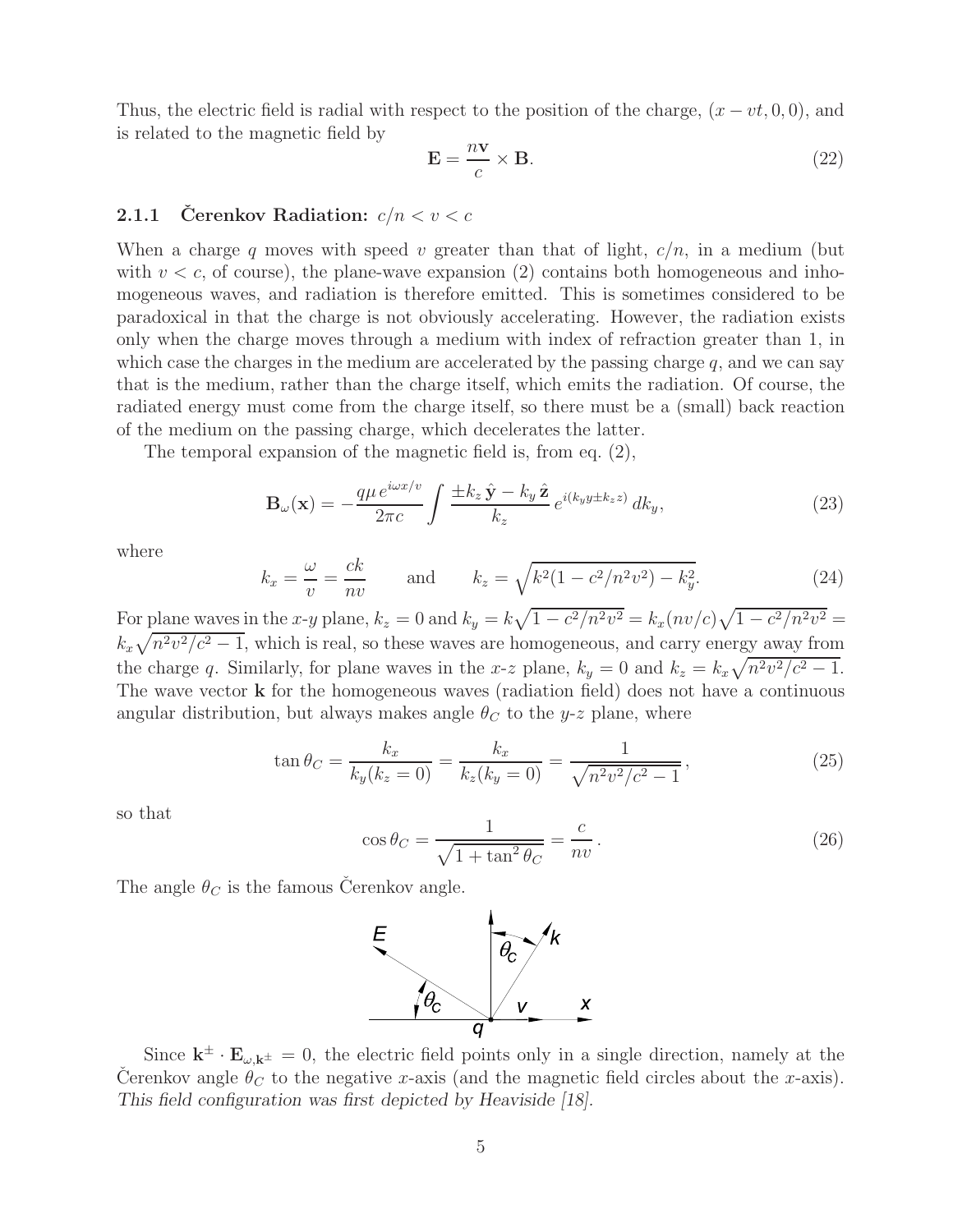The temporal Fourier expansion of the electric field follows from eq. (3) as

$$
\mathbf{E}_{\omega}(\mathbf{x}) = \frac{q e^{i\omega x/v}}{2\pi\epsilon v} \int \frac{-k_x (n^2 v^2/c^2 - 1) \hat{\mathbf{x}} + k_y \hat{\mathbf{y}} \pm k_z \hat{\mathbf{z}}}{k_z} e^{i(k_y y \pm k_z z)} dk_y.
$$
 (27)

The electric field in, say, the x-z plane for  $z > 0$  consists of plane waves with  $k_y = 0$ , so we have that

$$
\mathbf{E}(x,0,z>0,t) = 2Re \int_0^\infty \mathbf{E}_{\omega}(x,0,z>0) e^{-i\omega t} d\omega
$$
  
\n
$$
= \frac{q}{\pi \epsilon v} Re \int_0^\infty \left[ -\tan \theta_C (n^2 v^2/c^2 - 1) \hat{\mathbf{x}} + \hat{\mathbf{z}} \right] e^{i\omega[(x+z/\tan\theta_C)/v-t]} d\omega
$$
  
\n
$$
= -\frac{2q}{\epsilon v} \left[ \tan \theta_C (n^2 v^2/c^2 - 1) \hat{\mathbf{x}} - \hat{\mathbf{z}} \right] \delta \left( \frac{x+z/\tan\theta_C}{v} - t \right). \tag{28}
$$

At time  $t = 0$  the electric field in the x-z plane for  $z > 0$  is nonzero only along the line  $z = -x \tan \theta_C$ , as shown in the figure. By a similar argument the magnetic field in the z-z plane is nonzero only along this line. The electric and magnetic fields are is azimuthally symmetric, so the fields are nonzero only on the Cerenkov cone. The present argument predicts infinite fields on this cone, whereas in reality the index  $n$  exceeds unity for only a finite range of frequency, and the fields extend slightly outside the cone, and are finite.

To deduce the frequency spectrum of the radiated power, we first note that the total energy  $d^2U$  that crosses an area element  $d$ **Area**, integrated over all time, is

$$
d^2U = \int_{-\infty}^{\infty} \mathbf{S} \cdot d\mathbf{Area} dt = \frac{c}{4\pi\mu} d\mathbf{Area} \cdot \int_{-\infty}^{\infty} \mathbf{E} \times \mathbf{B} dt
$$
  
= 
$$
\frac{c}{4\pi\mu} d\mathbf{Area} \cdot \int_{-\infty}^{\infty} \int_{-\infty}^{\infty} \mathbf{E}_{\omega} \times \mathbf{B} e^{-i\omega t} d\omega dt
$$
  
= 
$$
\frac{c}{2\mu} d\mathbf{Area} \cdot \int_{-\infty}^{\infty} \mathbf{E}_{\omega} \times \mathbf{B}_{\omega}^{\star} d\omega = \frac{c}{\mu} d\mathbf{Area} \cdot Re \int_{0}^{\infty} \mathbf{E}_{\omega} \times \mathbf{B}_{\omega}^{\star} d\omega,
$$
 (29)

since  $\mathbf{E}_{\omega}(-\omega) = \mathbf{E}_{\omega}^{\star}(\omega)$  and  $\mathbf{B}_{\omega}(-\omega) = \mathbf{B}_{\omega}^{\star}(\omega)$ . Equal amounts of energy cross any plane at  $z > 0$  or at  $z < 0$ , so the total energy radiated is twice that which crosses a plane at  $z > 0$ ,

$$
U = \frac{2c}{\mu} \int \int dx \, dy \, \hat{\mathbf{z}} \cdot Re \int_0^\infty (\mathbf{E}_{\omega} \times \mathbf{B}_{\omega}^{\star})_{z>0} \, d\omega. \tag{30}
$$

The energy radiated per unit frequency interval and per unit path length of the charge's motion along the x-axis is independent of x. Since  $B_x = 0$ , we have

$$
\frac{d^2U}{d\omega dx} = \frac{2c}{\mu} \int dy \, Re(E_{\omega,x} B_{\omega,y}^{\star})_{z>0}
$$
\n
$$
= \frac{2c}{\mu} \frac{q}{2\pi \epsilon v} \frac{q\mu}{2\pi c} \, Re \int \int \int \frac{k_x (n^2 v^2 / c^2 - 1)}{k_z} e^{i(k_y y + k_z z)} e^{-i(k_y' y + k_z' z)} \, dy \, dk_y \, dk_y'
$$
\n
$$
= \frac{2c}{\mu} \frac{q\omega}{2\pi \epsilon v^2} \frac{q\mu}{2\pi c} (n^2 v^2 / c^2 - 1) \, Re \int \int 2\pi \delta (k_y - k_y') \frac{e^{i(k_z - k_z' \star)z)}}{k_z} \, dk_y \, dk_y'
$$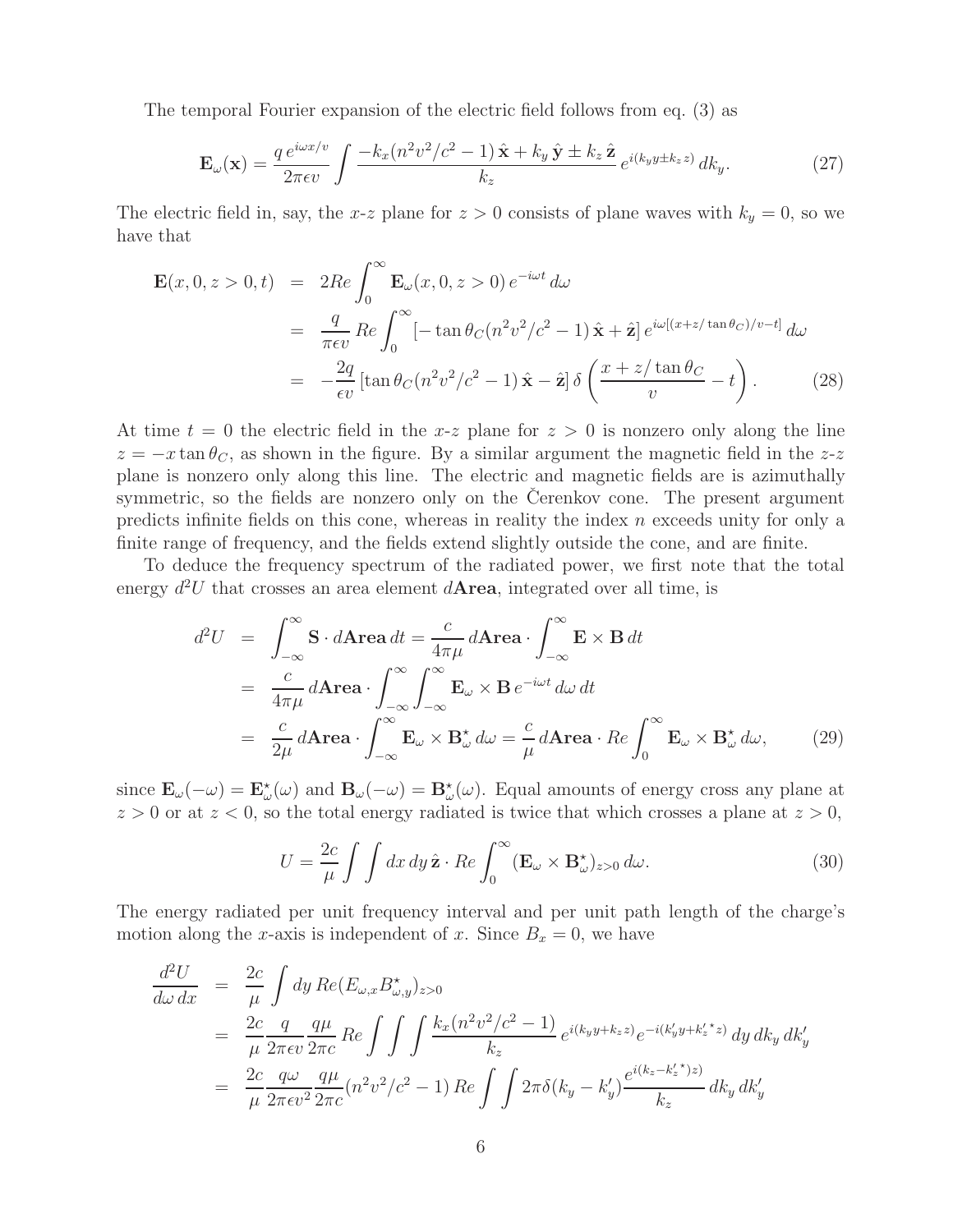$$
= \frac{q^2 \omega}{\pi \epsilon v^2} (n^2 v^2/c^2 - 1) \operatorname{Re} \int \frac{e^{-2I m(k_z)z}}{k_z} dk_y
$$
  
\n
$$
= \frac{q^2 \omega n^2}{\pi \epsilon c^2} (1 - c^2/n^2 v^2) \int_{-(\omega n/c)\sqrt{1 - c^2/n^2 v^2}}^{(\omega n/c)\sqrt{1 - c^2/n^2 v^2}} \frac{dk_y}{\sqrt{(\omega^2 n^2/c^2)(1 - c^2/n^2 v^2) - k_y^2}}
$$
  
\n
$$
= \frac{q^2 \mu \omega}{c^2} \left(1 - \frac{c^2}{n^2 v^2}\right), \qquad (31)
$$

where we note that in the fourth line the integrand is real only when  $k_z$  is real. Equation  $(31)$  is the standard result for the energy spectrum of Cerenkov radiation [1], which has the surprising feature (of little practical import) that a magnetic medium of index n emits  $\mu$ times as much Cerenkov radiation as does a dielectric medium of the same index. As usual, we note that the index  $n$  can be greater than unity for only a finite range of frequencies, so that the total power radiated over all frequencies is finite.

The x-component of the electric field at the charge is, using eq. (27),

$$
E_x(vt, 0, 0, t) = 2Re \int_0^{\infty} E_{\omega, x}(vt, 0, 0) e^{-i\omega t} d\omega
$$
\n
$$
= -\int_0^{\infty} d\omega \frac{q\omega}{\pi \epsilon v^2} (n^2 v^2/c^2 - 1) Re \int \frac{1}{k_z} dk_y = -\int_0^{\infty} d\omega \frac{q\mu\omega}{c^2} \left(1 - \frac{c^2}{n^2 v^2}\right).
$$
\n(32)

This is a peculiar result in that we might have expected the electric field to diverge at the charge.<sup>4</sup> The field (32) acts opposite to the direction of the charge's velocity and decelerates it. The work done by the electron per unit path length is  $-qE_x$ , whose Fourier component at frequency  $\omega$  equals the energy radiated per unit path length. That is, the work done by the electron on the Cerenkov field is transformed into the Cerenkov radiation.

*For additional discussion of the relation of radiation by moving charges to the plane-wave decomposition of their fields, see [23].*

# **References**

- [1] I. Tamm, *Radiation by Uniformly Moving Electrons*, J. Phys. (USSR) **1**, 439 (1939), http://kirkmcd.princeton.edu/examples/EM/tamm\_jpussr\_1\_439\_39.pdf
- [2] H.G. Booker and P.C. Clemmow, *The Concept of an Angular Spectrum of Plane Waves, and Its Relation to that of Polar Diagram and Aperture Distribution*, Proc. IEE **97**, 11 (1950), http://kirkmcd.princeton.edu/examples/EM/booker\_piee\_97\_11\_50.pdf
- [3] P.C. Clemmow, *The Plane Wave Spectrum Representation of Electromagnetic Fields* (Pergamon, Oxford, 1966).
- [4] K.T. McDonald, *Decomposition of Electromagnetic Fields into Electromagnetic Plane Waves* (July 11, 2010), http://kirkmcd.princeton.edu/examples/virtual.pdf

<sup>&</sup>lt;sup>4</sup>For  $v < c/n$ ,  $k_z$  is pure imaginary and  $E_x(vt, 0, 0, t) = 0$  at the charge according to eq. (32).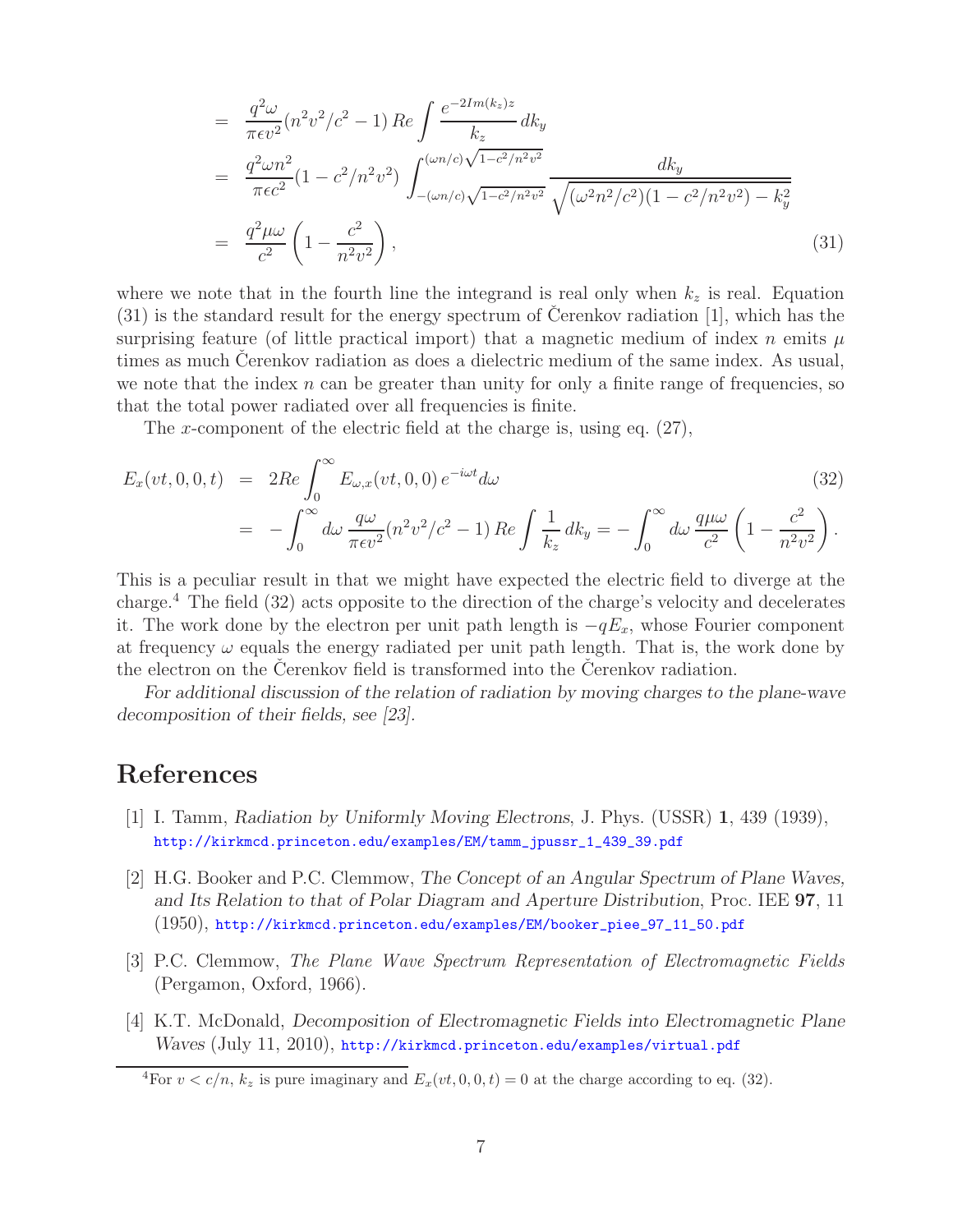- [5] H. Weyl, *Ausbreitung elektromagnetischer Wellen ¨uber einem ebenen Leiter*, Ann. d. Phys. **365**, 481 (1919), http://kirkmcd.princeton.edu/examples/EM/weyl\_ap\_365\_481\_19. pdf
- [6] G.C. Sherman, A.J. Devaney and L. Mandel, *Plane-Wave Expansions of the Optical Field*, Opt. Comm. **6**, 115 (1972), http://kirkmcd.princeton.edu/examples/EM/sherman\_oc\_6\_115\_72.pdf
- [7] K.T. McDonald, *Dielectric Image Methods* (Nov. 21, 2009), http://kirkmcd.princeton.edu/examples/image.pdf
- [8] P.A. Cerenkov, *Visible Radiation Produced by Electrons Moving in a Medium with Velocities Exceeding That of Light*, Phys. Rev. **52**, 378 (1937), http://kirkmcd.princeton.edu/examples/EM/cerenkov\_pr\_52\_378\_37.pdf
- [9] G.J. Stoney, *Discussion of a New Theorem in Wave Propagation*, Phil. Mag. **43**, 273 (1897), http://kirkmcd.princeton.edu/examples/EM/stoney\_pm\_43\_273\_97.pdf *How to apply the Resolution of Light into Uniform Undulations of Flat Wavelets to the Investigation of Optical Phenomena*, Phil. Mag. **5**, 264 (1903), http://kirkmcd.princeton.edu/examples/EM/stoney\_pm\_5\_264\_03.pdf *Flat-Wavelet Resolution*, Phil. Mag. **9**, 577 (1905), http://kirkmcd.princeton.edu/examples/EM/stoney\_pm\_9\_577\_05.pdf
- [10] E.T. Whittaker, *On the partial differential equations of mathematical physics*, Math. Ann. **57**, 333 (1903), http://kirkmcd.princeton.edu/examples/EM/whittaker\_ma\_57\_333\_02.pdf
- [11] J.D. Jackson, *Classical Electrodynamics*, 3rd ed. (Wiley, 1999), http://kirkmcd.princeton.edu/examples/EM/jackson\_ce3\_99.pdf
- [12] J.C. Maxwell, *On a Method of making a Direct Comparison of Electrostatic with Electromagnetic Force; with a Note on the Electromagnetic Theory of Light*, Phil. Trans. Roy. Soc. London **158**, 643 (1868), http://kirkmcd.princeton.edu/examples/EM/maxwell\_ptrsl\_158\_643\_68.pdf
- [13] L. Lorenz, *Ueber die Identit¨at der Schwingungen des Lichts mit den elektrischen Strömen, Ann. Phys.* **207**, 243 (1867), http://kirkmcd.princeton.edu/examples/EM/lorenz\_ap\_207\_243\_67.pdf *On the Identity of the Vibration of Light with Electrical Currents*, Phil. Mag. **34**, 287 (1867), http://kirkmcd.princeton.edu/examples/EM/lorenz\_pm\_34\_287\_67.pdf
- [14] K.T. McDonald, *Maxwell's Objection to Lorenz' Retarded Potentials* (Oct. 26, 2009), http://kirkmcd.princeton.edu/examples/maxwell.pdf
- [15] J.J. Thomson, *On the Electric and Magnetic Effects produced by the Motion of Electrified Bodies*, Phil. Mag. **11**, 229 (1881), http://kirkmcd.princeton.edu/examples/EM/thomson\_pm\_11\_229\_81.pdf
- [16] O. Heaviside, *On the Electromagnetic Effects due to the Motion of Electrification through a Dielectric*, Phil. Mag. **27**, 324 (1889), http://kirkmcd.princeton.edu/examples/EM/heaviside\_pm\_27\_324\_89.pdf